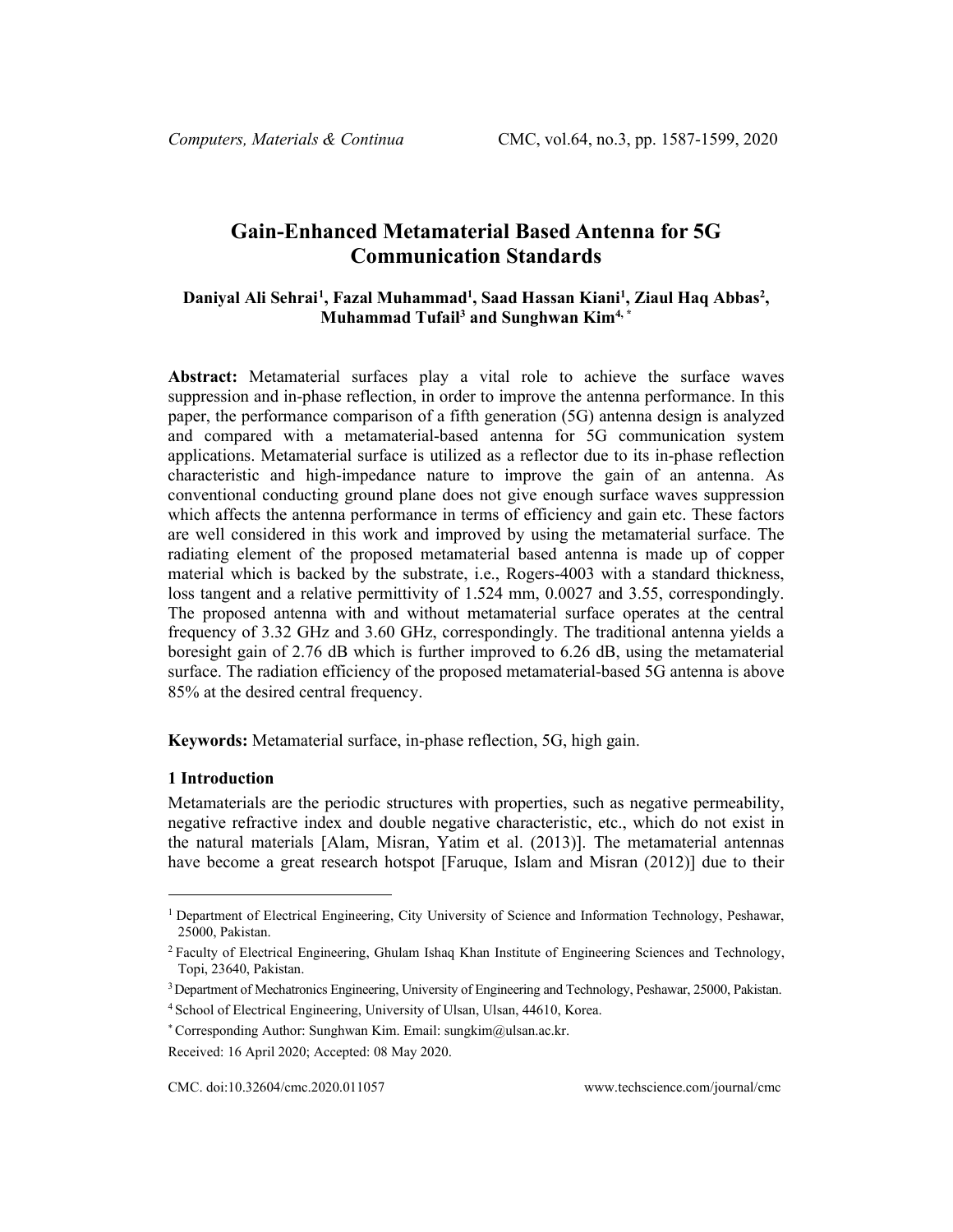unique properties, such as enhanced gain, efficiency and directivity etc., [Khan, Sehrai, Khan et al. (2019)]. The conventional ground plane does not offer enough surface waves suppression and in-phase reflection [Pepino, Mota, Martins et al. (2018)]; resulting in a side and back lobe which further affect the antenna performance such that, the gain of an antenna is lowered. However, incorporating a metamaterial surface with an antenna can improve its gain by providing the in-phase reflection to electromagnetic waves which radiates toward the backside of an antenna, causing the back lobes and degrading the gain of an antenna.

The lower portion of the spectrum is already highly congested by various technologies such as Bluetooth, wireless fidelity (Wi-Fi) and mobile communication, etc., while a large proportion of the centimeter wave spectrum, ranging from 3-300 GHz [Pi and Khan (2011); Khan, Sehrai and Ali (2019); Liu, Min, Ota et al. (2018); Li, Li, Shi et al. (2019)] is still unused and can be utilized for 5G communication system applications. The shifting towards the higher frequencies of the spectrum reduces the interference as well as helps to achieve the higher data rates [Li, Sim, Luo et al. (2017); Zhang, Ge, Li et al. (2017)] which is one of the most significant requirements of 5G systems. However, one of the main constrains which affects the antenna performance as we move ahead in the spectrum towards the higher frequencies is the atmospheric attenuations [Haraz, Elboushi, Alshebeili et al. (2014)] as compared to the lower frequencies of the centimeter wave spectrum [Sulyman, Alwarafy, MacCartney et al. (2016)]. The antenna with a high gain can help to overcome the atmospheric attenuations [Khan, Sehrai and Khan (2018); Khalid, Naqvi, Hussain et al. (2020); An, Li, Fu et al. (2018)]. Considering the fact, this works targets the frequency range from 3.3-3.6 GHz; the most obvious frequency band for 5G communication system applications [Wang, Qu, Wang et al. (2020); Abdullah, Kiani and Iqbal (2019); Abdullah, Kiani, Abdulrazak et al. (2019)], while the improved gain of the antenna further helps to reduce the path loss [Jiang, Si, Hu et al. (2019)] which occurs by progressing ahead in the frequency spectrum [Mak, Lai and Luk (2018); Dahri, Jamaluddin, Abbasi et al. (2017)] and improves the signal quality at the user end [Muhammad, Haroon, Abbas et al. (2019); Haroon, Abbas, Abbas et al. (2020); Haroon, Muhammad, Abbas et al. (2020); He, Xie, Xie et al. (2019)].

In literature, new methods for improving the gain of an antenna by utilizing the high impedance surface (HIS) characteristic of metamaterials are proposed. Jeong et al. [Jeong, Kim, Tentzeris et al. (2020)] have presented a monopole antenna operating at a central frequency of 2.7 GHz with a peak gain of 3.71 dB, incorporated with a metamaterial absorber. The improvement in gain is obtained up to 6.46 dB using a metamaterial absorber. The metamaterial medium is incorporated with a dipole antenna operating at a frequency of 60 GHz [Zarghooni, Dadgarpour and Denidni (2016)]; the gain enhancement achieved up to 2.4 dB. Liu et al. [Liu, Wang and Zeng (2013)] have proposed a microstrip antenna with a resonance frequency of 5.2 GHz using a negative permeability metamaterial. It attains a gain enhancement up to 1.5 dB. Han et al. [Han, Song and Sheng (2017)] have used an electromagnetic band gap (EBG) surface to improve the gain of a patch antenna by 2.5 dB; operating within a frequency range of 3.16 GHz to 3.36 GHz. A millimeter wave antenna (operating at a 60 GHz frequency band) employing different metamaterial surfaces is presented [Ullah, Ullah and Khan (2016)]. It achieves a maximum gain enhancement between the range of 0.65 to 1.6 dB,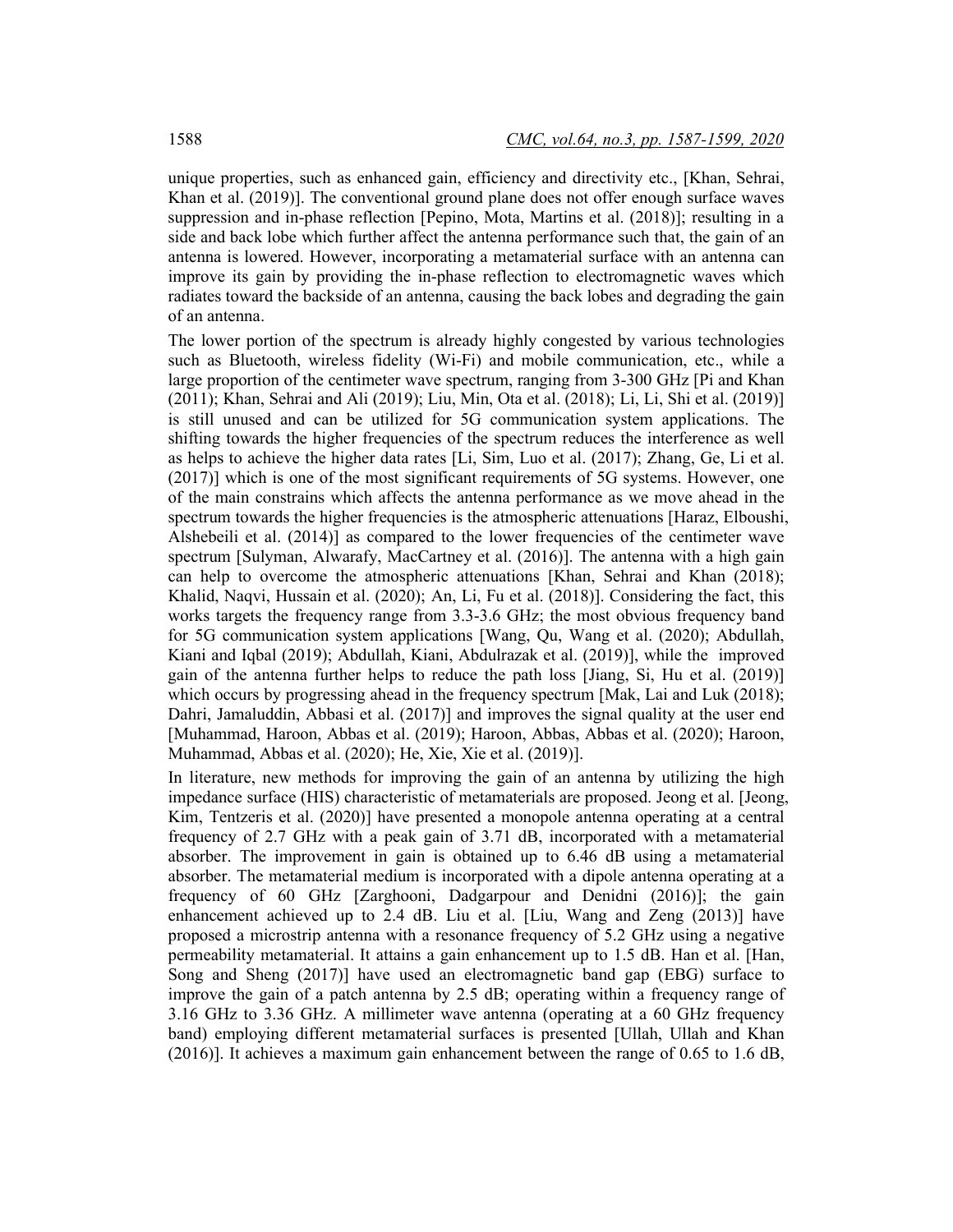using a different metamaterial surface. However, the proposed metamaterial-based antennas achieve either less improvement in gain and are complex in structure. Khan et al. [Khan, Sehrai and Ahmad (2018)] have presented the simulated model of the 5G antenna. However, the gain achieves by their model at the lower band is not enough for the 5G systems as well as the radiation of an antenna is observed towards the backside of radiating element which is not desirable. Thus, these factors are considered in this paper and improved by using a novel design employing a metamaterial surface. Moreover, the proposed metamaterial-based antenna covers the most prominent frequency band of 5G, ranging from 3.3 GHz to 3.6 GHz.

### *1.1 Contributions*

The main contributions of this paper can be summarized as follows:

- 1) In this paper, a high gain metamaterial based 5G antenna is presented, whereas the metamaterial surface is used as a reflector to improve the gain of an antenna by 3.5 dB.
- 2) The proposed metamaterial-based antenna covers the most prominent frequency band of 5G, ranging from 3.3 GHz to 3.6 GHz.
- 3) The antenna element is fabricated and tested to validate the simulated results.

## *1.2 Paper organization*

The layout of the remaining paper is as follows. The geometry of the proposed 5G antenna and its design evaluation steps are discussed in Section II. Moreover, the detailed discussion on the designing of a unit cell followed by the analysis of its response is also presented in this section. The antenna is incorporated with the proposed metamaterial surface and its performance is analyzed in Section III. The results and discussion are also presented in this section. Section IV concludes the paper.

### **2 Geometry and design procedure**

In this section, we present the geometry and design evaluation steps of the reference antenna (Fig. 1) and metamaterial unit cell (Fig. 3), which are designed in the Computer Simulation Technology (CST) Microwave Studio; a commercial electromagnetic software.

#### *2.1 Antenna design*

The geometry of the proposed antenna design is illustrated in Fig. 1. Rogers-4003 substrate with a size of  $L\times W = 44\times39$  mm<sup>2</sup> and a relative permittivity  $(\varepsilon_r)$ , tangent loss of 3.55 and 0.0027, respectively is used in the design of the antenna. The substrate is backed by a trimmed ground plane. The total volume of the antenna is  $44 \times 39 \times 1.524$  mm<sup>3</sup>. The various dimensions of the antenna as depicted in Fig. 1, are listed in Tab. 1. These dimensions are calculated in terms of guided wavelength  $(\lambda_{3.6})$ , using the Eqs. (1)-(3) [Balanis (2006)], for the desired operating frequency:

$$
L_{3.6} = \lambda_{3.6} / \lambda_4 \tag{1}
$$

$$
\lambda_{\rm fr} = \frac{c}{f_{\rm r}\sqrt{\varepsilon_{\rm eff}}} \text{ (GHz)}\tag{2}
$$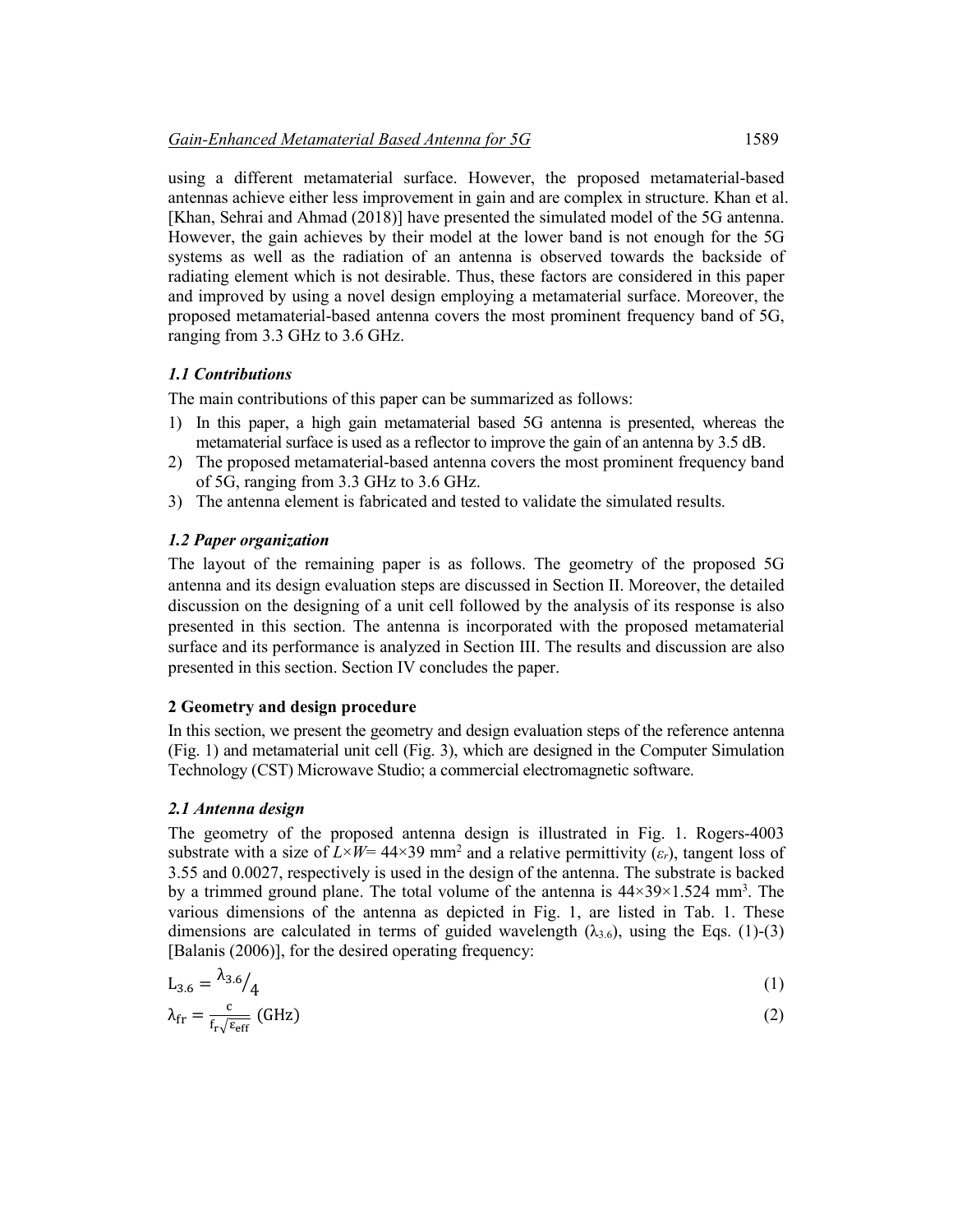$$
\varepsilon_{\rm eff} = \frac{\varepsilon_{\rm r} + 1}{2} + \frac{\varepsilon_{\rm r} - 1}{2} \left[ 1 + 12 \frac{\rm h}{\rm w} \right]^{-\frac{1}{2}} \tag{3}
$$

where  $\lambda_{fr}$  is the guided wavelength, fr is the resonant frequency, c is the velocity of light, W is the width of radiating element,  $\varepsilon_{\text{eff}}$  is the effective permittivity, and h is the substrate thickness.

|   | Parameter Value (mm) | Parameter | Value (mm) |
|---|----------------------|-----------|------------|
| y | 44                   | h         | 1.1        |
| X | 39                   | g         | 8.0        |
| n | 18                   | f         | 2.0        |
| m | 44                   | e         | 4.5        |
| 1 | 4.0                  | d         | 5.0        |
| k | 3.4                  | c         | 5.0        |
| j | 3.0                  | b         | 31.5       |
| i | 0.1                  | a         | 3.0        |

**Table 1:** Summary of the dimensions of 5G antenna



**Figure 1:** Geometry of antenna (a) Front view (b) Back view

The radiating element (Fig. 1) is made by a process, depicted in Fig. 2(a). To obtain the resonance at the desired frequency band (3.6 GHz), the dimension of the strips and small patch within the radiating element of the proposed design are carefully chosen after a two-step design evaluation procedure as portrayed in Fig. 2(a). The return loss of the design steps is compared in Fig. 2(b). In Step 1, no modification in the radiating element does not give the satisfactory -10 dB bandwidth at the desired frequency; however, the consecutive improvements in return loss and -10 dB bandwidth are observed in Step 2. This modification in the radiating element illustrates that it is strongly responsible for the antenna to resonate at the desired 3.6 GHz frequency band with a satisfactory bandwidth.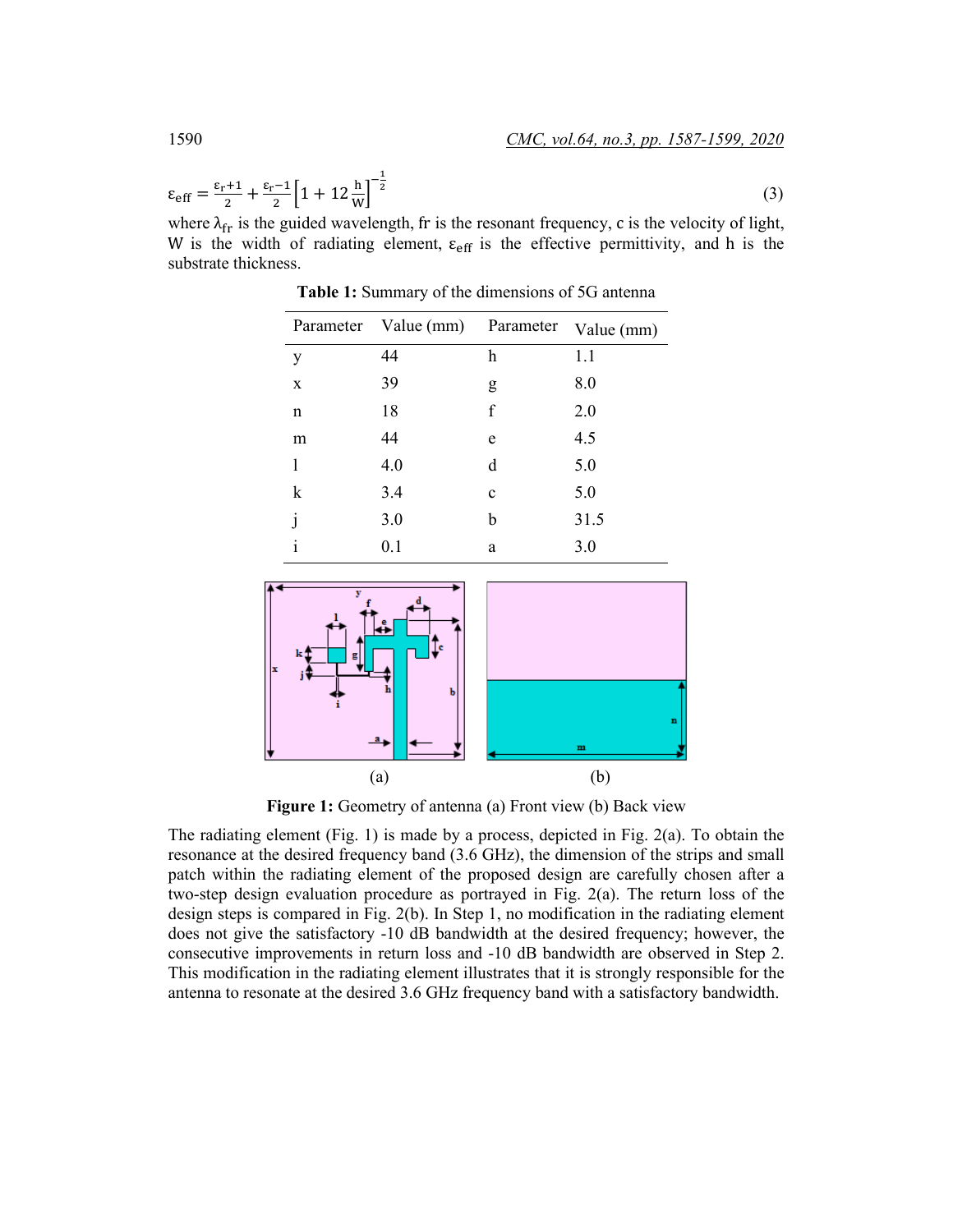### *2.2 Metamaterial surface design*

Fig. 3, illustrates the geometry of the proposed unit cell. It is designed on a Rogers-4003 dielectric substrate with a dielectric constant 3.35, loss tangent 0.0027 and thickness 1.542 mm; backed by a finite ground plane. The response of the metamaterial surface depends on its unit cell. The proposed unit cell at two different design stages and their respective simulated reflection coefficient and in-phase reflection responses are shown in Fig. 4. As the unit cell designed in stage-1 (Fig. 4(a)), does not give a proper in-phase reflection



**Figure 2:** Design layout and return loss comparison (a) Design evaluation steps (b) Return loss comparison of the design evaluation steps

response (Fig.  $4(c)$ ) and reflection coefficient (Fig.  $4(b)$ ) at the desired frequency band due to the poor impedance matching. Therefore, strips are added at stage-2 (Fig. 4(a)), to improve the response of the proposed unit cell. A good impedance matching is observed at the desired frequency band; the reflection coefficient and in-phase reflection response are tuned at 3.6 GHz frequency band by the addition of strips. The resonant frequency of the unit cell can be adjusted by optimizing two variables, i.e., effective capacitance and inductance (*C and L*). The following equations [Bashir (2009); Iqbal, Saraereh, Bouazizi et al. (2018)] are used to control these parameters:

$$
L = \mu_0 h \tag{4}
$$

$$
C = \frac{w\varepsilon_o(1+\varepsilon_r)}{\pi} \cosh^{-1}\frac{a}{g} \tag{5}
$$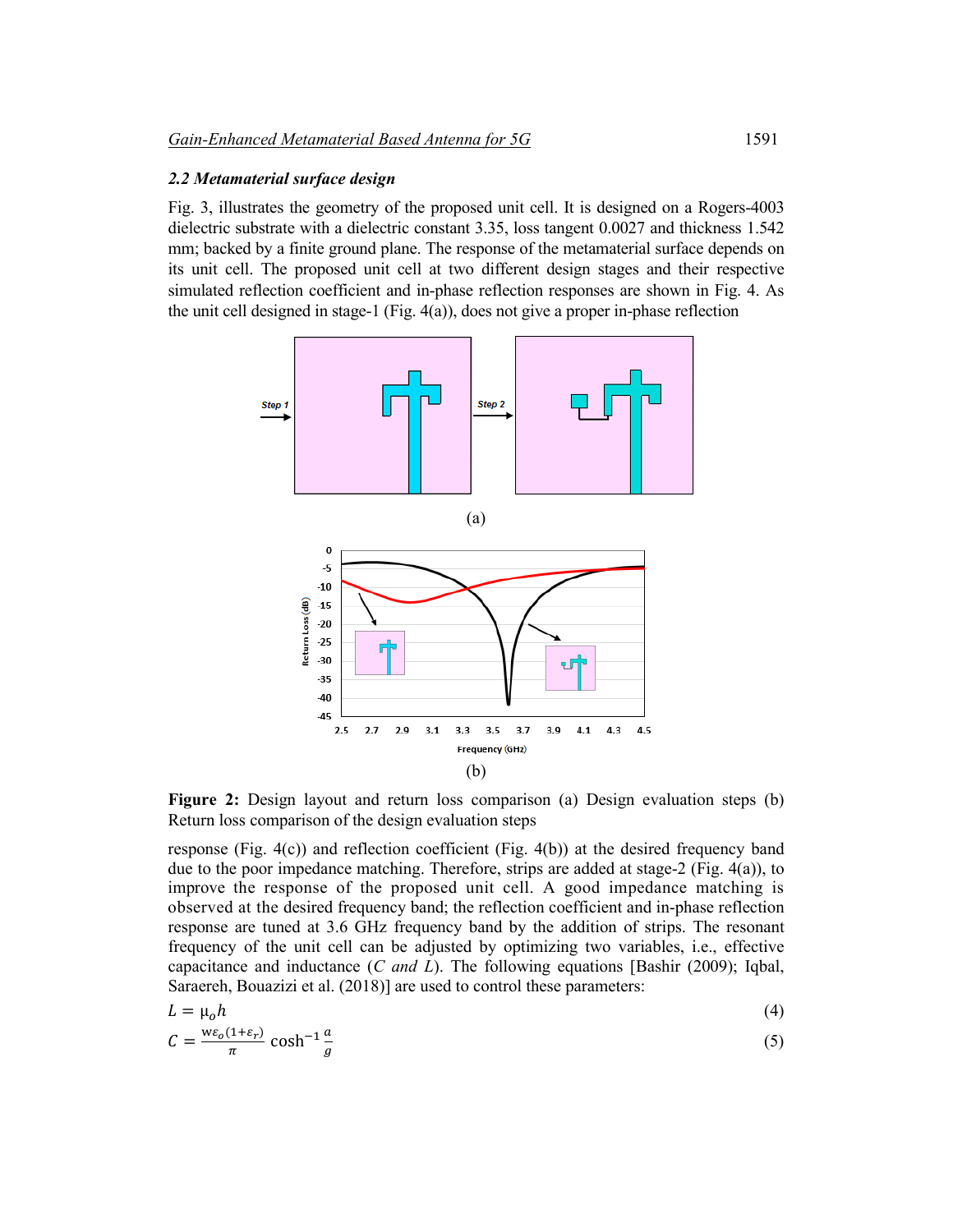$$
f_r = \frac{1}{2\pi\sqrt{LC}}\tag{6}
$$

where  $\mu_0$  describes the free space permeability, g represents the gap between adjacent unit cells, w means the width of unit cell, and  $\varepsilon_0$  represents the permittivity of vacuum. Tab. 2, illustrates the parameters of the unit cell, given in Fig. 3.

| Parameter | Value (mm) | Parameter | Value (mm) |
|-----------|------------|-----------|------------|
|           | 10.0       | W1        | 0.11       |
| w         | 0.21       |           | 0.22       |
|           | 0.21       |           | 2.50       |

**Table 2:** Parameters of the unit cell



**Figure 3:** The proposed unit cell layout

### **3 5G antenna with metamaterial surface**

To check the gain enhancement capability of the proposed metamaterial surface at the desired frequency band, a simple 5G antenna (as shown in Fig. 1) is placed ahead of the metamaterial surface. Fig. 5(a), shows the configuration of the proposed metamaterial surface. A  $4\times4$  array of 16 elements is assembled by the replication of unit cells. The metamaterial surface is located below the antenna (Fig. 5(b)); thus, it can reflect the radiations of an antenna coming in the backward direction. If the reflected waves by the metamaterial surface are in phase at the antenna plane with the antenna's directly radiated waves, then the gain of antenna is increased. The altitude between the antenna and the metamaterial surface is an important factor to ensure the constructive interference of the reflected waves with the antenna's directly radiated waves. The following standard equation [Tahir, Arshad, Ullah et al. (2017)] is used to approximate the height.

 $\varphi - 2\beta H = 2n\pi; n = ...1, 0, 1...$  (7)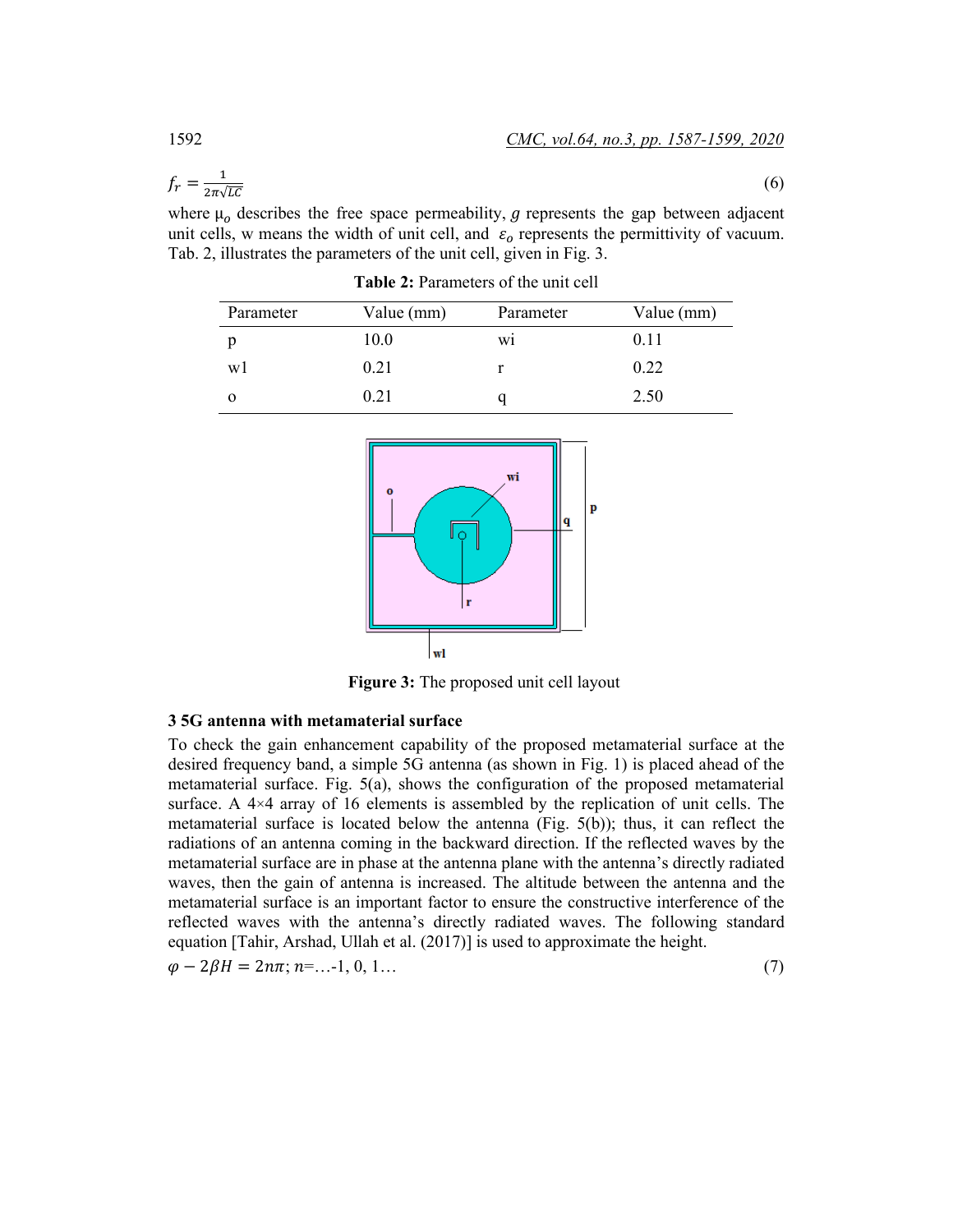

**Figure 4:** Unit cell (a) Design evaluation steps (b) Reflection coefficient comparison of these steps (c) In-phase reflection response comparison of these steps

Here  $H$  is the distance between the metamaterial surface and antenna,  $\varphi$  represents the reflection phase introduce by the metamaterial surface, and  $\beta$  is the free space propagation constant. Thus, the value of distance between the metamaterial surface and antenna, i.e.,  $0.4 \lambda_0$  is chosen by using Eq. (7), where  $\lambda_0$  is the free space wavelength.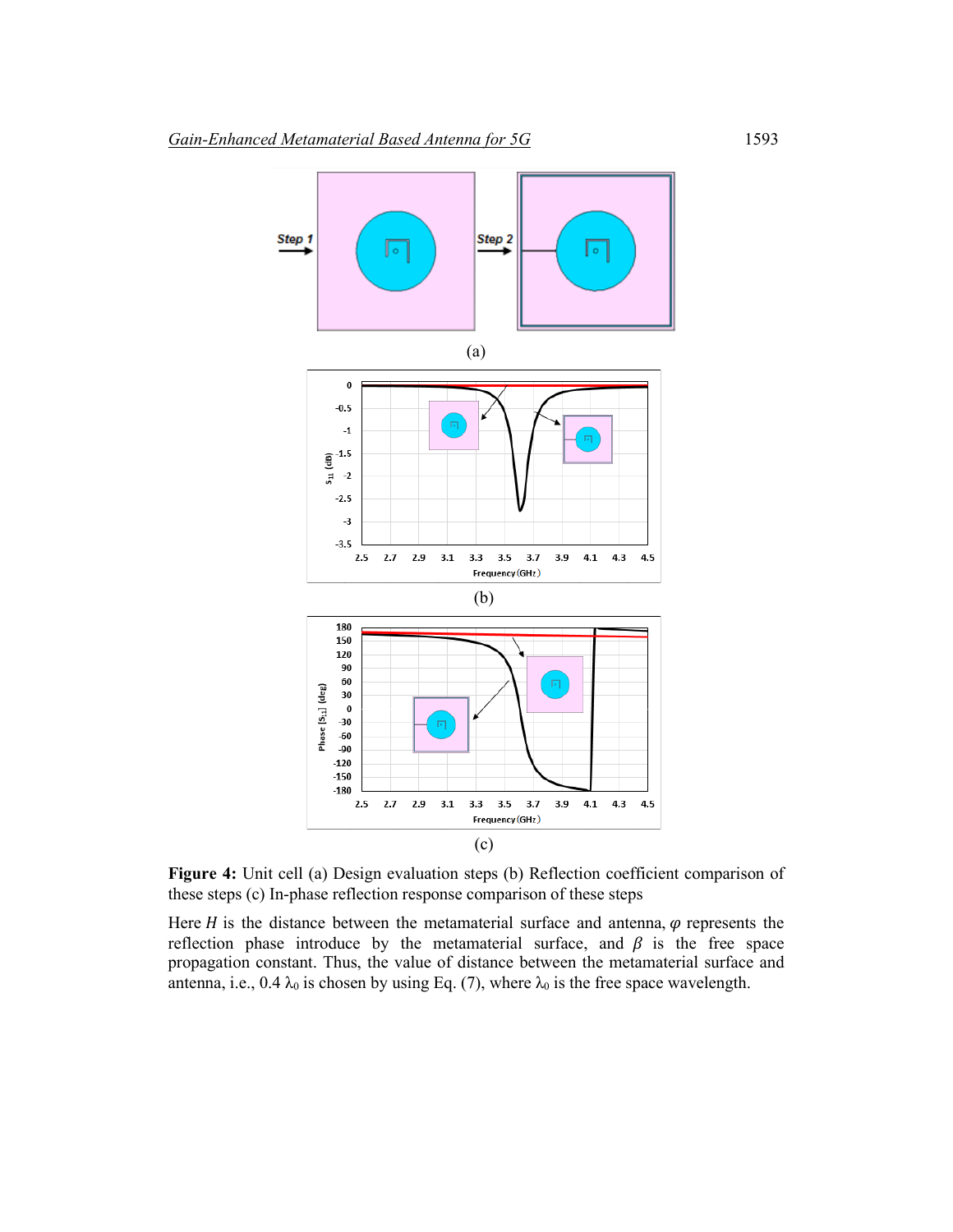

**Figure 5:** (a) 4×4 metamaterial surface (b) Antenna incorporated with a meta-surface

Fig. 6(a), depicts the computed return loss comparison of the antenna incorporating a metamaterial surface and without the reflector. The return loss is lower than -10 dB for the desired frequency band; antenna without a metamaterial surface has a minimum return loss of -42.0 dB at 3.60 GHz central frequency, and the antenna with a metamaterial surface possesses a return loss of -32 dB at 3.32 GHz frequency. This deviation in frequency is due to the change in current on the surface of the antenna; triggered by the reflections from the metamaterial surface. To support the return loss comparison of the proposed antennas, the voltage standing wave ratio (VSWR) comparison is also analyzed (Fig. 6(b)). The antenna with and without metamaterial surface gives VSWRs of 1.05 and 1.01, respectively, with an input impedance of nearly 50  $\Omega$ . It is evident from Fig. 6b that the antenna is properly matched with a VSWR<1.1 for the two cases.

The 2D radiation patterns (Fig. 7) of the antenna with and without metamaterial surface at the desired frequency band are shown in the two principal planes, i.e., E-Plane (XZ,  $\phi$ =0<sup>0</sup>) and H-plane (YZ,  $\phi$ =90<sup>0</sup>). The gain of the antenna without a metamaterial surface is observed 2.76 dB, while after incorporating a metamaterial surface as a reflector, it yields a highest gain of 6.26 dB with a radiation efficiency of above 85% in both cases.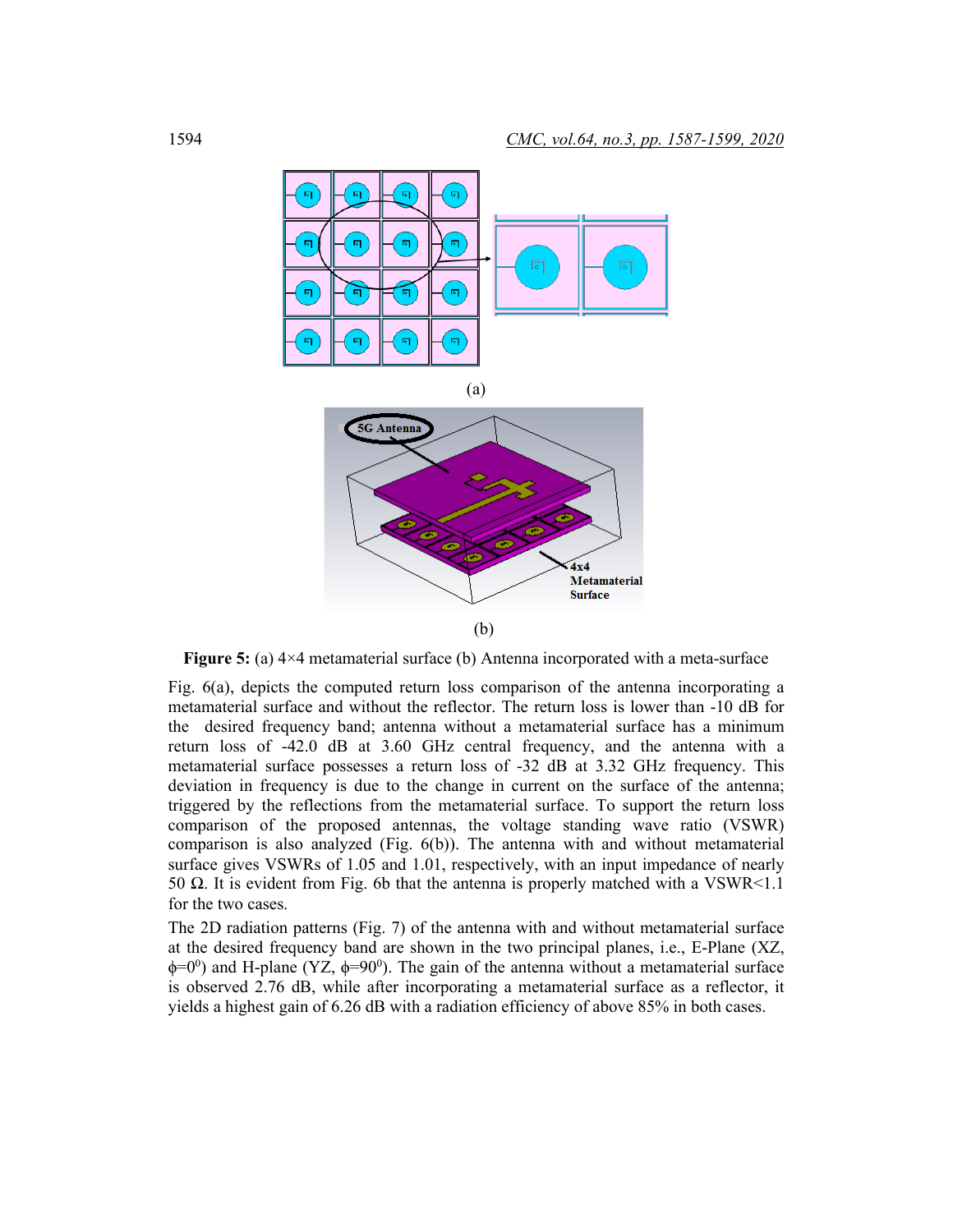

**Figure 6:** Antenna with and without metamaterial surface (a) Return loss comparison (b) VSWR comparison



**Figure 7:** Radiation pattern (2D) (a) E plane (b) H plane

Moreover, the metamaterial-based antenna shows a 3 dB beamwidth and main lobe direction of 91.6°, 10.0° and 64.2°, 6.0° in the E and H planes, respectively. The side lobe levels of -4.2 dB and -4.7 dB is obtained in the corresponding planes (E and H, respectively). For further clarification the snapshot of the surface current density of an antenna with and without metamaterial surface is shown in Fig. 8. It is observed that the overall effective resonant length of the antenna is responsible for radiation.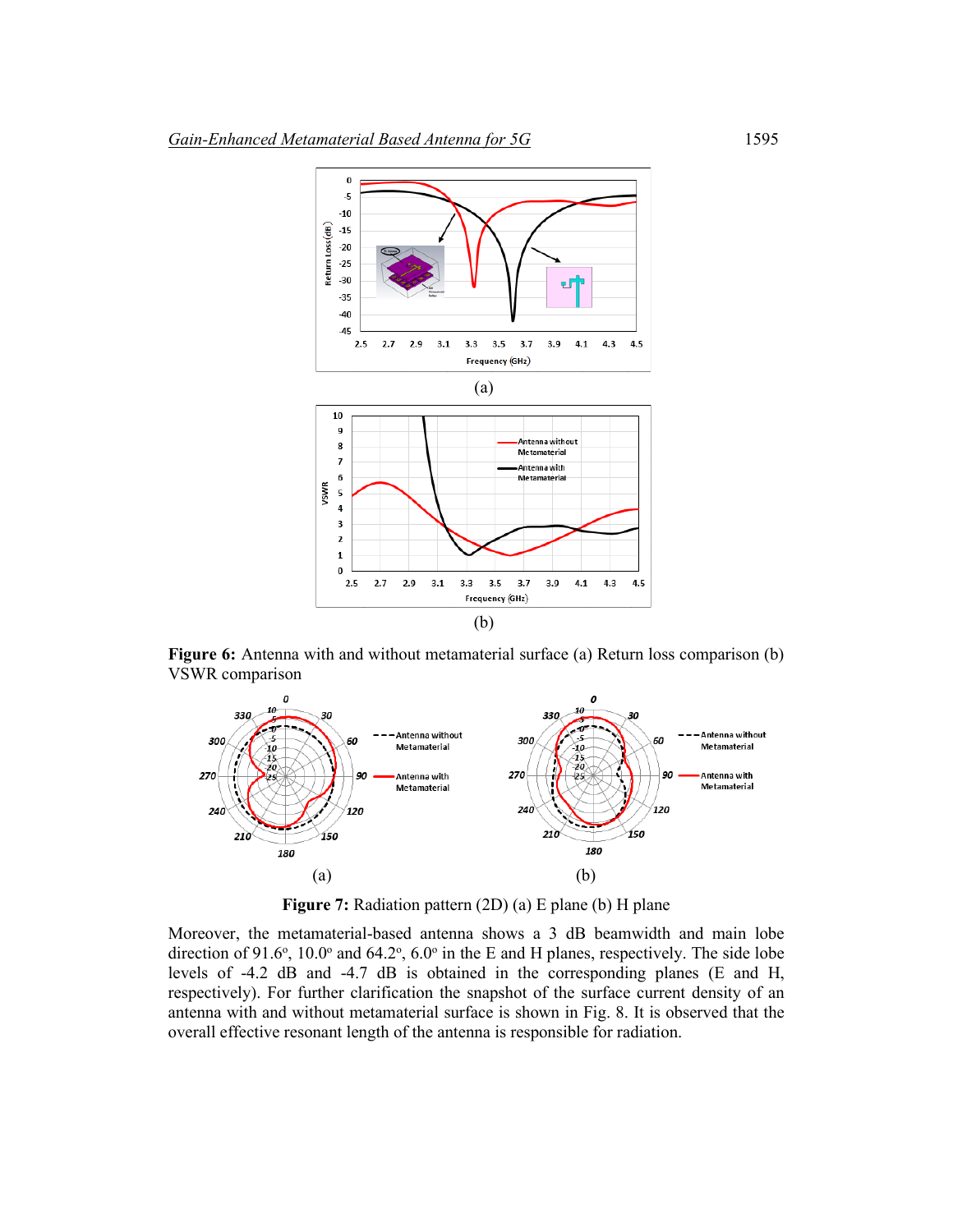

**Figure 8:** Surface current distribution (a) Metamaterial-based antenna (b) Antenna without metamaterial surface



**Figure 9:** Fabricated antenna (a) Connected with a connector (b) Under testing

The proposed 5G antenna is fabricated on a Rogers-4003 substrate (Fig. 9(a)) and the return loss of an antenna is measured (Fig. 9(b)). The 2D radiation pattern (Fig. 10) in the two principle planes, i.e., H and E planes, of the antenna are measured using the anechoic chamber far-field measurement system. We observe a good coherence in the simulated and measured results.



**Figure 10:** Simulated and measured results (a) H-plane (b) E-plane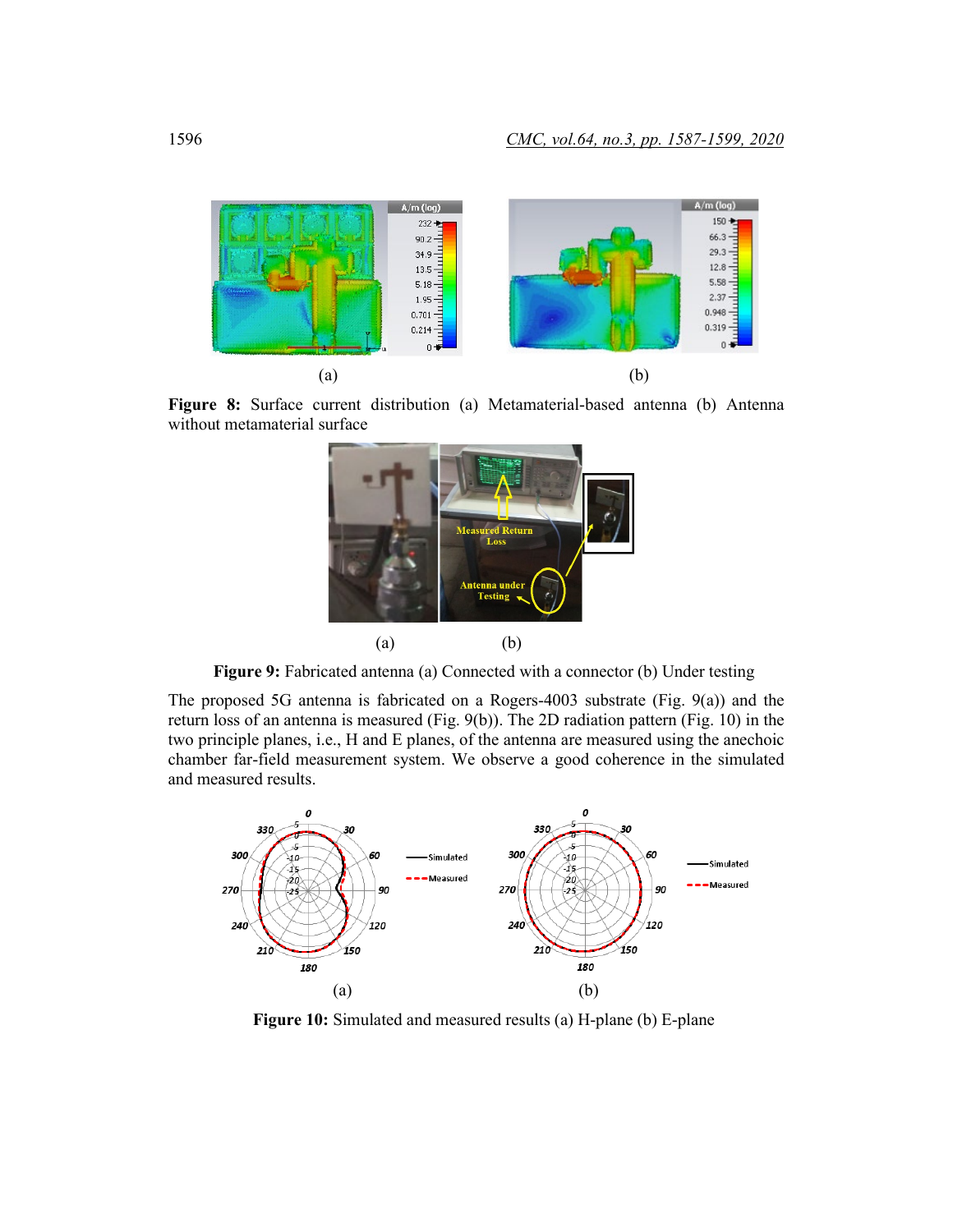# **4 Conclusion**

In this work, the analysis of an antenna incorporating a metamaterial surface operating in the most prominent 5G frequency band (3.3-3.6 GHz) is proposed. Rogers-4003 is used as substrate in the design of the antenna with and without metamaterial surface. The gain of a reference antenna is 2.76 dB, operating at a 3.6 GHz frequency band which is further improved up to 6.26 dB by using a metamaterial surface as a reflector. The average improvement in gain of 3.5 dB is observed. The metamaterial surface acts as a high impedance surface which reflects the antenna's back side radiations to achieve the improvement in the gain. Therefore, the proposed metamaterial-based antenna can be used for 5G communication system applications. The reference antenna is experimentally demonstrated and a good coherence in the simulated and the measured results is achieved. Our keen interest in the future will be to fabricate the prototype of metamaterial surface and its results validation.

**Funding Statement:** This work was supported by the Research Program through the National Research Foundation of Korea, NRF-2019R1A2C1005920, S. K.

**Conflicts of Interest:** The authors declare that they have no conflicts of interest to report regarding the present study.

# **References**

**Abdullah, M.; Kiani, S. H.; Abdulrazak, L. F.; Iqbal, A.; Bashir, M. A. et al.** (2019): High-performance multiple-input multiple-output antenna system for 5G mobile terminals. *Electronics*, vol. 8, pp. 1090.

**Abdullah, M.; Kiani, S. H.; Iqbal, A.** (2019): Eight element multiple input multiple output (MIMO) antenna for 5G mobile applications. *IEEE Access*, vol. 7, pp. 134488-134495.

**Alam, Md. S.; Misran, N.; Yatim, B.; Islam, M. T.** (2013): Development of electromagnetic band gap structures in the perspective of microstrip antenna design. *Journal of Antennas and Propagation*, vol. 2013.

**An, W.; Li, Y.; Fu, H.; Ma, J.; Chen, W. et al.** (2018): Low-profile and wideband microstrip antenna with stable gain for 5G wireless applications. *IEEE Antennas and Wireless Propagation Letters*, vol. 17, no. 4, pp. 621-624.

**Balanis, C. A.** (2006): Antenna theory: analysis and design. *John Wiley and Sons*.

**Bashir, S.** (2009): Design and synthesis of non-uniform high impedance surface based wearable antennas. *PhD. Dissertation, Department of Electronics and Electrical Engineering*, Loughborough University, Leicestershire, United Kingdom.

Dahri, M. H.; Jamaluddin, M. H.; Abbasi, M. I.; Kamarudin, M. R. (2017): A review of wideband reflect array antennas for 5G communication systems. *IEEE Access*, vol. 5, pp. 17803-17815.

**Faruque, M. R. I.; Islam, M. T.; Misran, N.** (2012): Design analysis of new metamaterial for EM absorption reduction. *Progress in Electromagnetics Research*, vol. 124, pp. 119-135.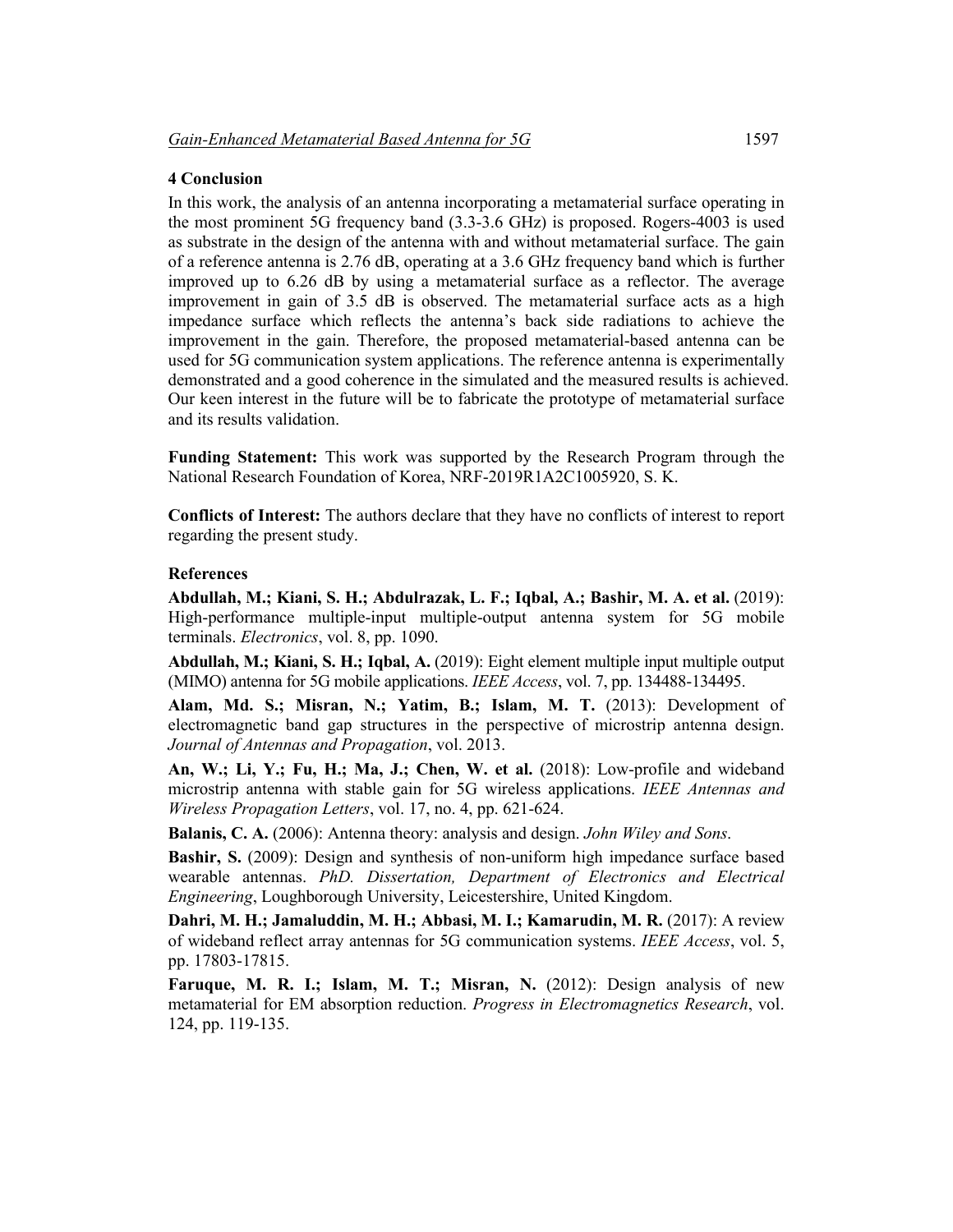**Han, Z.; Song, W.; Sheng, X.** (2017): Gain enhancement and RCS reduction for patch antenna by using polarization-dependent EBG surface. *IEEE Antennas and Wireless Propagation Letters*, vol. 16, pp. 1631-1634.

**Haraz, O. M.; Elboushi, A.; Alshebeili, S. A.; Sebak, A.** (2014): Dense dielectric patch array antenna with improved radiation characteristics using EBG ground structure and dielectric superstrate for future 5G cellular networks. *IEEE Access*, vol. 2, pp. 909-913.

**Haroon, M. S.; Abbas, Z. H.; Abbas, G.; Muhammad, F.** (2020): SIR [analysis](https://www.evise.com/co-author/?dgcid=invite_email_coauthoroutreach01403664#/COMCOM/submission/COMCOM_2019_948) for non-uniform HetNets with joint decoupled association and interference [management.](https://www.evise.com/co-author/?dgcid=invite_email_coauthoroutreach01403664#/COMCOM/submission/COMCOM_2019_948)  *Computer Communications*, vol. 155, pp. 48-57.

**Haroon, M. S.; Muhammad, F.; Abbas, Z. H.; Abbas, G.** (2020): Proactive uplink interference management for nonuniform heterogeneous cellular networks. *IEEE Access*, vol. 8, no. 1, pp. 55501-55512.

**He, S. M.; Xie, K.; Xie, K. X.; Xu, C.; Wang, J.** (2019): Interference-aware multisource transmission in multiradio and multichannel wireless network. *IEEE Systems Journal*, vol. 13, no. 3, pp. 2507-2518.

**Iqbal, A.; Saraereh, O. A.; Bouazizi, A.; Basir, A.** (2018): Metamaterial-based highly isolated MIMO antenna for portable wireless applications. *Electronics*, vol. 7, no. 10, pp. 267.

**Jeong, H.; Kim, Y.; Tentzeris, M. M.; Lim, S.** (2020): Gain-enhanced metamaterial absorber-loaded monopole antenna for reduced radar cross-section and back radiation. *Materials*, vol. 13, no. 5, pp. 1247.

**Jiang, H.; Si, L. M.; Hu, W.; Lv, X.** (2019): A symmetrical dual-beam bowtie antenna with gain enhancement using metamaterial for 5G MIMO applications. *IEEE Photonics Journal*, vol. 11, no. 1, pp. 1-9.

**Khalid, M.; Naqvi, S. I.; Hussain, N.; Rahman, M.; Fawad et al.** (2020): 4-port MIMO antenna with defected ground structure for 5G millimeter wave applications. *Electronics*, vol. 9, pp. 71.

**Khan, J.; Sehrai, D. A.; Ahmad, S.** (2018): Design and performance comparison of metamaterial-based antenna for 4G/5G mobile devices. *World Academy of Science, Engineering and Technology, International Science Index 138, International Journal of Electronics and Communication Engineering*, vol. 12, no. 6, pp. 382-387.

**Khan, J.; Sehrai, D. A.; Ali, U.** (2019): Design of dual band 5G antenna array with SAR analysis for future mobile handsets. *Journal of Electrical Engineering & Technology*, vol. 14, no. 2, pp. 809-816.

**Khan, J.; Sehrai, D. A.; Khan, M. A.; Khan, H. A.; Ahmad, S. et al.** (2019): Design and performance comparison of rotated Y-shaped antenna using different metamaterial surfaces for 5G mobile devices. *Computers, Materials & Continua*, vol. 60, no. 2, pp. 409-420.

**Khan, J.; Sehrai, D. A.; Khan, S.** (2018): Next generation mobile phone antenna and its SAR investigation. *Sindh University Research Journal-SURJ (Science Series)*, vol. 50, no. 1, pp. 27-32.